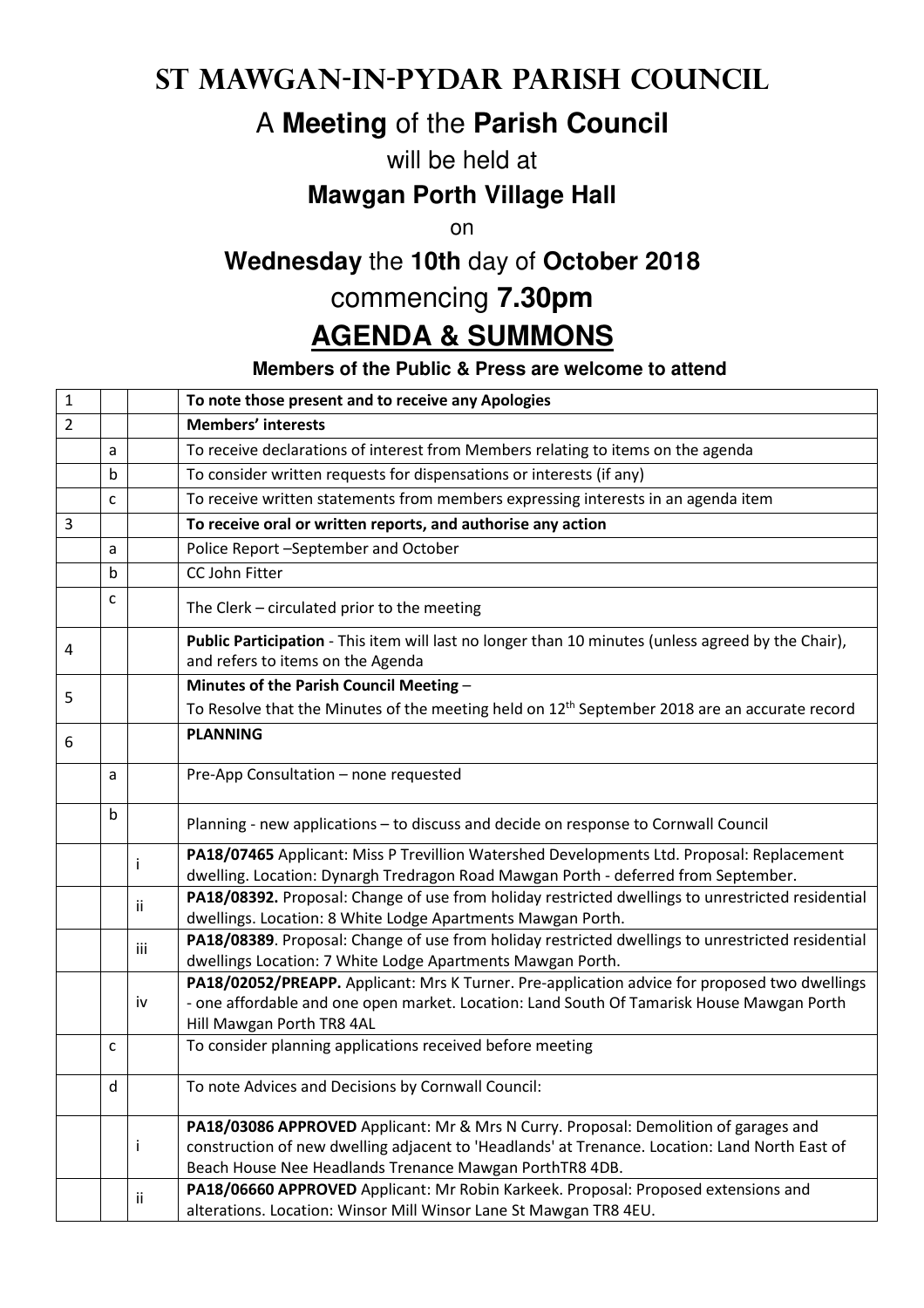|                |   | iii  | PA18/06789 APPROVED Applicant: Mr And Mrs Paul Jeffery Proposal: Addition of dormer window                    |
|----------------|---|------|---------------------------------------------------------------------------------------------------------------|
|                |   |      | on south west elevation. Location: Little Acres Trevarrian TR8 4AF.                                           |
|                |   |      | PA18/07579 APPROVED Applicant: Moira Dixon Proposal: Construction of new single storey front                  |
|                |   | iv   | and split-level rear extensions, extending lean-to utility, new roof elements and replacement                 |
|                |   |      | doors and windows. Location: Seacrest Trenance Mawgan Porth TR8 4BX.                                          |
|                | e |      | Enforcement- new case and decisions                                                                           |
| $\overline{7}$ |   |      | WORKING GROUPS - to receive reports (if any), and agree any necessary action and expenditure:                 |
|                | a |      | Amenities-                                                                                                    |
|                |   |      | Mrs Whittington - to recognise her contribution to maintaining a flower display at St Mawgan                  |
|                |   | Ť    | <b>Community Hall</b>                                                                                         |
|                |   |      |                                                                                                               |
|                |   | ii   | St Mawgan toilets                                                                                             |
|                |   |      | St Mawgan Telephone Kiosk                                                                                     |
|                |   | iii  |                                                                                                               |
|                |   | iv   | Burial ground storage shed                                                                                    |
|                |   | v    |                                                                                                               |
|                |   |      | Playground Fence                                                                                              |
|                |   | vi   | Playground signage                                                                                            |
|                |   | vii  |                                                                                                               |
|                |   |      | Playground picnic table                                                                                       |
|                |   | viii | Defibrillator: located at St Mawgan PO & Stores                                                               |
|                | b |      | Transport and Rights of Way                                                                                   |
|                | C |      | Beach and Environment -                                                                                       |
|                |   |      |                                                                                                               |
|                |   | i    | Silt under the bridge - update                                                                                |
|                |   | ii   | <b>Disabled Access</b>                                                                                        |
|                | d |      | Neighbourhood Plan                                                                                            |
|                |   |      |                                                                                                               |
|                | e |      | Digital Media for Parish Council                                                                              |
| 8              |   |      | <b>REPORTS FROM MEETINGS:</b>                                                                                 |
|                | a |      | Denzell Downs Community Benefit Fund - update                                                                 |
|                | b |      | <b>Affordable Housing</b>                                                                                     |
|                | C |      | <b>Community Network Panel</b>                                                                                |
|                | d |      | Cornwall Airport Newquay Consultative Forum                                                                   |
|                | e |      | <b>Plastic Free Community</b>                                                                                 |
| 9              |   |      | To note and discuss (if appropriate) the correspondence received since the last meeting and any               |
|                |   |      | associated actions and expenditure:                                                                           |
|                | a |      | CC consultation of the draft review of its Statement of Licensing Act Policy in accordance with the Licensing |
|                |   |      | Act 2003                                                                                                      |
| 10             |   |      | <b>FINANCE and LEGISLATION:</b>                                                                               |
|                | a |      | To note any income received                                                                                   |
|                | b |      | Health and Safety Policy - to agree to adopt (circulated prior to meeting)                                    |
|                | с |      | Bank Reconciliation 2 <sup>nd</sup> quarter - to accept as correct (circulated prior to meeting)              |